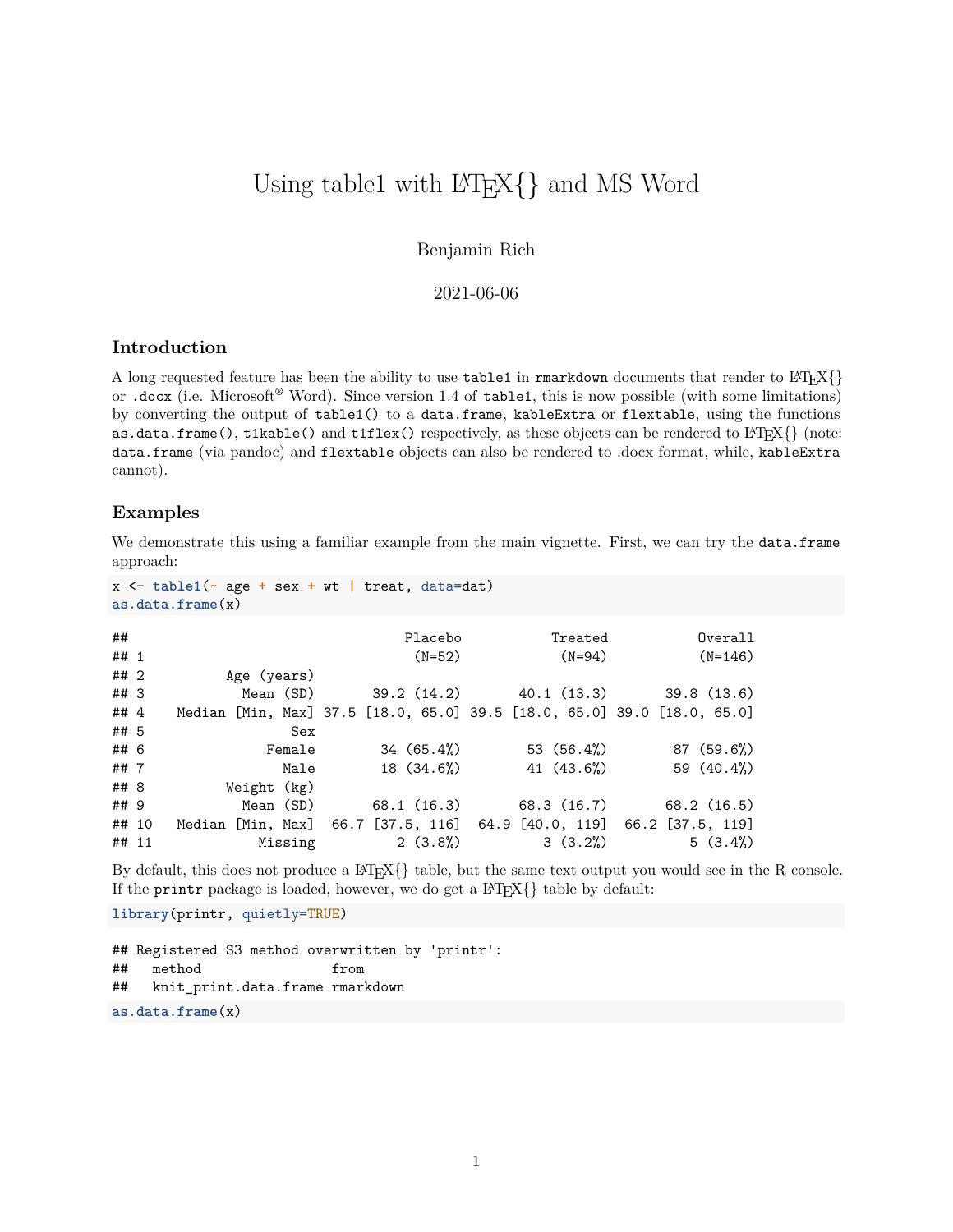|                   | Placebo                        | Treated                        | Overall             |
|-------------------|--------------------------------|--------------------------------|---------------------|
|                   | $(N=52)$                       | $(N=94)$                       | $(N=146)$           |
| Age (years)       |                                |                                |                     |
| Mean $(SD)$       | 39.2(14.2)                     | 40.1(13.3)                     | 39.8(13.6)          |
| Median [Min, Max] | $\overline{37.5}$ [18.0, 65.0] | $\overline{39.5}$ [18.0, 65.0] | $39.0$ [18.0, 65.0] |
| <b>Sex</b>        |                                |                                |                     |
| Female            | $34(65.4\%)$                   | 53 $(56.4\%)$                  | 87 (59.6%)          |
| Male              | 18 (34.6%)                     | 41 $(43.6\%)$                  | 59 (40.4%)          |
| Weight (kg)       |                                |                                |                     |
| Mean $(SD)$       | 68.1 $(16.3)$                  | 68.3 (16.7)                    | 68.2 $(16.5)$       |
| Median [Min, Max] | 66.7 [37.5, 116]               | 64.9 [40.0, 119]               | $66.2$ [37.5, 119]  |
| Missing           | $2(3.8\%)$                     | $3(3.2\%)$                     | $5(3.4\%)$          |

Alternatively, we can use the knitr::kable() function:

**kable**(**as.data.frame**(x), booktabs=TRUE)

|                   | Placebo           | Treated           | Overall           |
|-------------------|-------------------|-------------------|-------------------|
|                   | $(N=52)$          | $(N=94)$          | $(N=146)$         |
| Age (years)       |                   |                   |                   |
| Mean $(SD)$       | 39.2(14.2)        | 40.1(13.3)        | 39.8(13.6)        |
| Median [Min, Max] | 37.5 [18.0, 65.0] | 39.5 [18.0, 65.0] | 39.0 [18.0, 65.0] |
| Sex               |                   |                   |                   |
| Female            | 34 $(65.4\%)$     | 53 $(56.4\%)$     | $87(59.6\%)$      |
| Male              | 18 (34.6%)        | 41 $(43.6\%)$     | 59 (40.4%)        |
| Weight $(kg)$     |                   |                   |                   |
| Mean $(SD)$       | 68.1 $(16.3)$     | 68.3 $(16.7)$     | 68.2 $(16.5)$     |
| Median [Min, Max] | 66.7 [37.5, 116]  | 64.9 [40.0, 119]  | 66.2 [37.5, 119]  |
| Missing           | $2(3.8\%)$        | $3(3.2\%)$        | $5(3.4\%)$        |

The output here is a bit nicer because we have specified the booktabs option, but because we are talking about a simple data.frame, there is no option to specify formatting (like bold text for variable labels, for instance).

Next, we can try the t1kable() function, to produce a kableExtra object:

#### **t1kable**(x)

|                   | Placebo             | Treated           | Overall           |
|-------------------|---------------------|-------------------|-------------------|
|                   | $(N=52)$            | $(N=94)$          | $(N=146)$         |
| Age (years)       |                     |                   |                   |
| Mean $(SD)$       | 39.2(14.2)          | 40.1(13.3)        | 39.8(13.6)        |
| Median [Min, Max] | $37.5$ [18.0, 65.0] | 39.5 [18.0, 65.0] | 39.0 [18.0, 65.0] |
| <b>Sex</b>        |                     |                   |                   |
| Female            | 34 $(65.4\%)$       | 53 $(56.4\%)$     | $87(59.6\%)$      |
| Male              | 18 $(34.6\%)$       | 41 $(43.6\%)$     | 59 $(40.4\%)$     |
| Weight (kg)       |                     |                   |                   |
| Mean $(SD)$       | 68.1 $(16.3)$       | 68.3 $(16.7)$     | 68.2(16.5)        |
| Median [Min, Max] | 66.7 [37.5, 116]    | 64.9 [40.0, 119]  | 66.2 [37.5, 119]  |
| <b>Missing</b>    | $2(3.8\%)$          | $3(3.2\%)$        | $5(3.4\%)$        |

This looks a bit better: it uses the booktabs option by default, and also has bold variable labels. But because of a limitation with multiline headers (i.e. headers that contain line breaks), the N=XX for each column is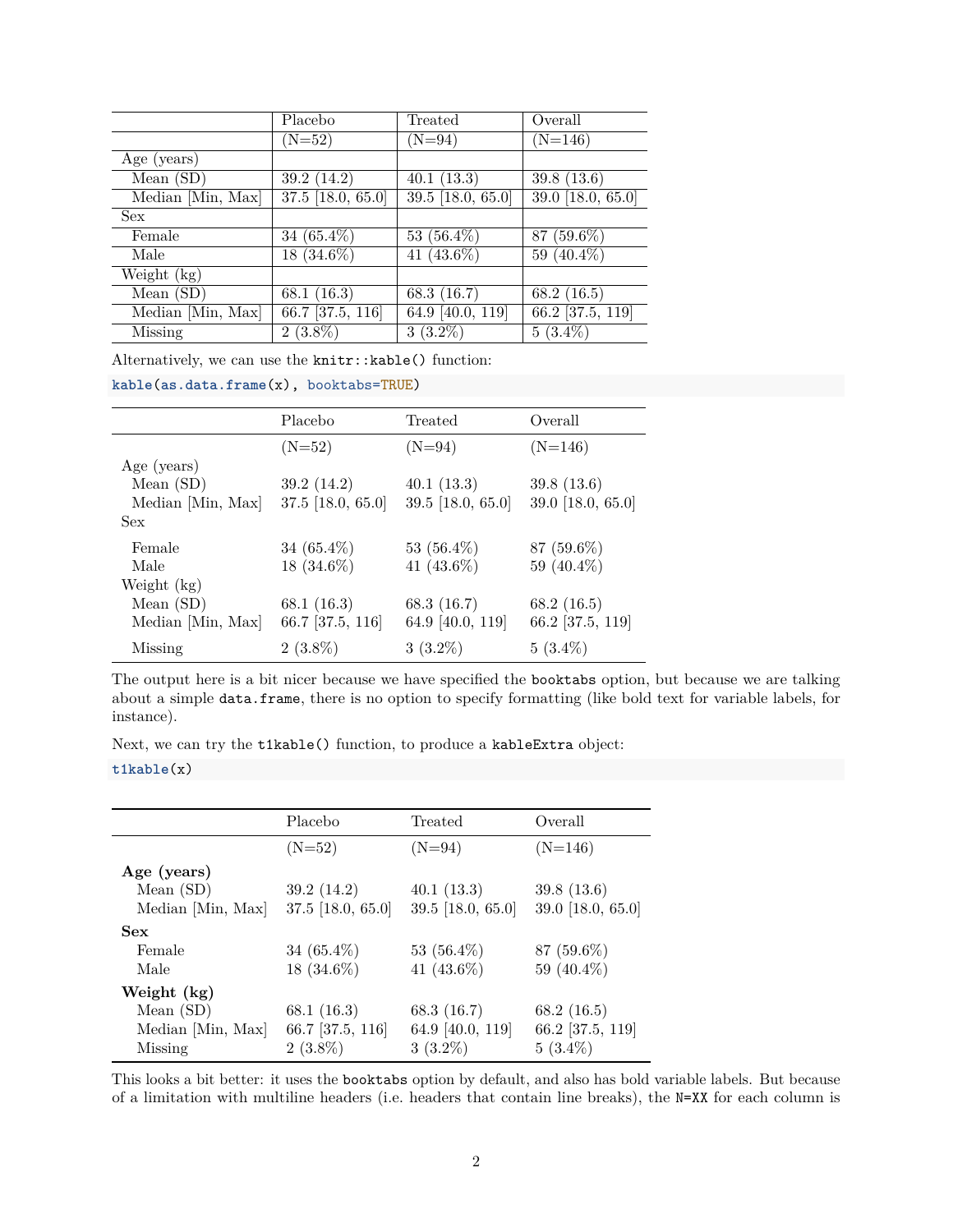placed in the first row of the table, which is less than ideal.

Finally, we can try using the t1flex() function to produce a flextable object:

**t1flex**(x)

## Warning: Warning: fonts used in `flextable` are ignored because the `pdflatex` ## engine is used and not `xelatex` or `lualatex`. You can avoid this warning ## by using the `set\_flextable\_defaults(fonts\_ignore=TRUE)` command or use a ## compatible engine by defining `latex\_engine: xelatex` in the YAML header of the ## R Markdown document.

|                   | Placebo<br>$(N=52)$ | Treated<br>$(N=94)$ | Overall<br>$(N=146)$ |
|-------------------|---------------------|---------------------|----------------------|
| Age (years)       |                     |                     |                      |
| Mean $(SD)$       | 39.2(14.2)          | 40.1(13.3)          | 39.8(13.6)           |
| Median [Min, Max] | 37.5 [18.0, 65.0]   | 39.5 [18.0, 65.0]   | 39.0 [18.0, 65.0]    |
| Sex               |                     |                     |                      |
| Female            | 34 $(65.4\%)$       | 53 $(56.4\%)$       | $87(59.6\%)$         |
| Male              | $18(34.6\%)$        | 41 $(43.6\%)$       | 59 $(40.4\%)$        |
| Weight (kg)       |                     |                     |                      |
| Mean $(SD)$       | 68.1 $(16.3)$       | 68.3 $(16.7)$       | 68.2 $(16.5)$        |
| Median [Min, Max] | 66.7 [37.5, 116]    | 64.9 [40.0, 119]    | 66.2 [37.5, 119]     |
| <b>Missing</b>    | $2(3.8\%)$          | $3(3.2\%)$          | $5(3.4\%)$           |

(Note that that flextable output, in particular the font, is different depending on whether the xelatex, lualatex or pdflatex engine is used, and flextable emits a warning when pdflatex, the default for rmarkdown documents, is used because xelatex and lualatex gives more font options.)

The output is less attractive in my opinion, and less consistent with the typical look of  $\text{Lipx}\$  tables and documents. It is more spaced out, doesn't have bold labels or line break in the column headers (actually, this is a problem common to both packages, but the t1kable() and t1flex() functions deal with it differently because flextable will actually include the line breaks in HTML and .docx output, and the overall best approach is unclear), and doesn't use the booktabs package (the thickness of the horizontal rules is different). Also, flextable places the table in a float, whereas kableExtra leaves it inline. I personally would use kableExtra over flextable in a  $\text{LipX}\{\}\$  documents, and in fact I have made this the default output in a LATEX $\{\}$  context (i.e., when using rmarkdown with a LATEX $\{\}$  output format). But a big advantage of flextable is that in can render to .docx format (i.e. Microsoft Word), which kableExtra cannot, and is the default output in that context.

#### **Nested groups**

Nested groups are supported with kableExtra and flextable, but not simple data.frames. Here, one example with kableExtra:

```
x2 <- table1(~ age + wt | treat*sex, data=dat, overall=FALSE)
t1kable(x2)
```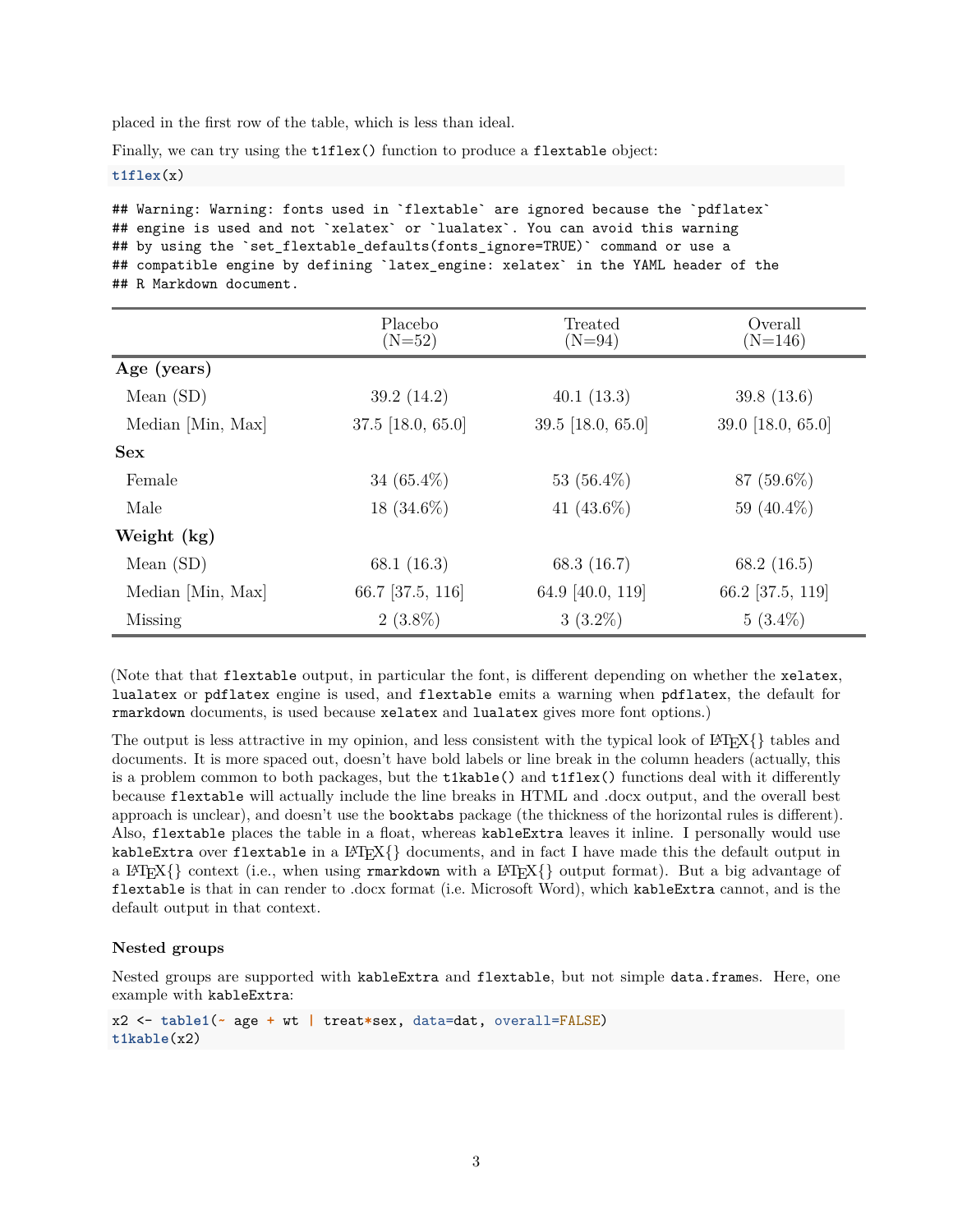|                                                                         | Placebo                   | Treated       | Overall       |
|-------------------------------------------------------------------------|---------------------------|---------------|---------------|
|                                                                         | $(N=52)$                  | $(N=94)$      | $(N=146)$     |
| Age (years)                                                             |                           |               |               |
| Mean $(SD)$                                                             | $39.2(14.2)$ $40.1(13.3)$ |               | 39.8(13.6)    |
| Median [Min, Max] 37.5 [18.0, 65.0] 39.5 [18.0, 65.0] 39.0 [18.0, 65.0] |                           |               |               |
| <b>Sex</b>                                                              |                           |               |               |
| Female                                                                  | $34(65.4\%)$              | 53 $(56.4\%)$ | 87 (59.6%)    |
| Male                                                                    | $18(34.6\%)$              | 41 $(43.6\%)$ | 59 (40.4%)    |
| Weight (kg)                                                             |                           |               |               |
| Mean $(SD)$                                                             | 68.1 (16.3)               | 68.3 (16.7)   | 68.2 $(16.5)$ |
| Median [Min, Max] 66.7 [37.5, 116] 64.9 [40.0, 119] 66.2 [37.5, 119]    |                           |               |               |
| Missing                                                                 | $2(3.8\%)$                | $3(3.2\%)$    | $5(3.4\%)$    |

Table 2: Test caption

Test footnote

|                                                                                           | Placebo     |                           | Treated    |            |
|-------------------------------------------------------------------------------------------|-------------|---------------------------|------------|------------|
|                                                                                           | Female      | Male                      | Female     | Male       |
|                                                                                           | $(N=34)$    | $(N=18)$                  | $(N=53)$   | $(N=41)$   |
| Age (years)                                                                               |             |                           |            |            |
| Mean $(SD)$                                                                               | 40.6(14.5)  | $36.6(13.6)$ $40.1(13.4)$ |            | 40.1(13.3) |
| Median [Min, Max] 39.5 [18.0, 65.0] 33.5 [18.0, 64.0] 39.0 [18.0, 65.0] 41.0 [18.0, 65.0] |             |                           |            |            |
| Weight (kg)                                                                               |             |                           |            |            |
| Mean $(SD)$                                                                               | 68.8 (14.8) | $66.8(19.3)$ $65.6(15.1)$ |            | 71.5(18.0) |
| Median [Min, Max] 67.2 [45.8, 116] 66.6 [37.5, 105] 61.4 [41.9, 103] 68.3 [40.0, 119]     |             |                           |            |            |
| Missing                                                                                   | $1(2.9\%)$  | $1(5.6\%)$                | $3(5.7\%)$ | $0(0\%)$   |

#### **Captions and footnotes**

Captions and footnotes are supported with both kableExtra and flextable. An example with kableExtra:

```
x <- table1(~ age + sex + wt | treat, data=dat,
    caption="Test caption", footnote="Test footnote")
t1kable(x)
```
Alternatively, the kableExtra::footnote() function can be used to add footnotes to the resulting object (this function also does automatic numbering, which may be considered an advantage). Note that when a caption is used, the table is rendered as a float.